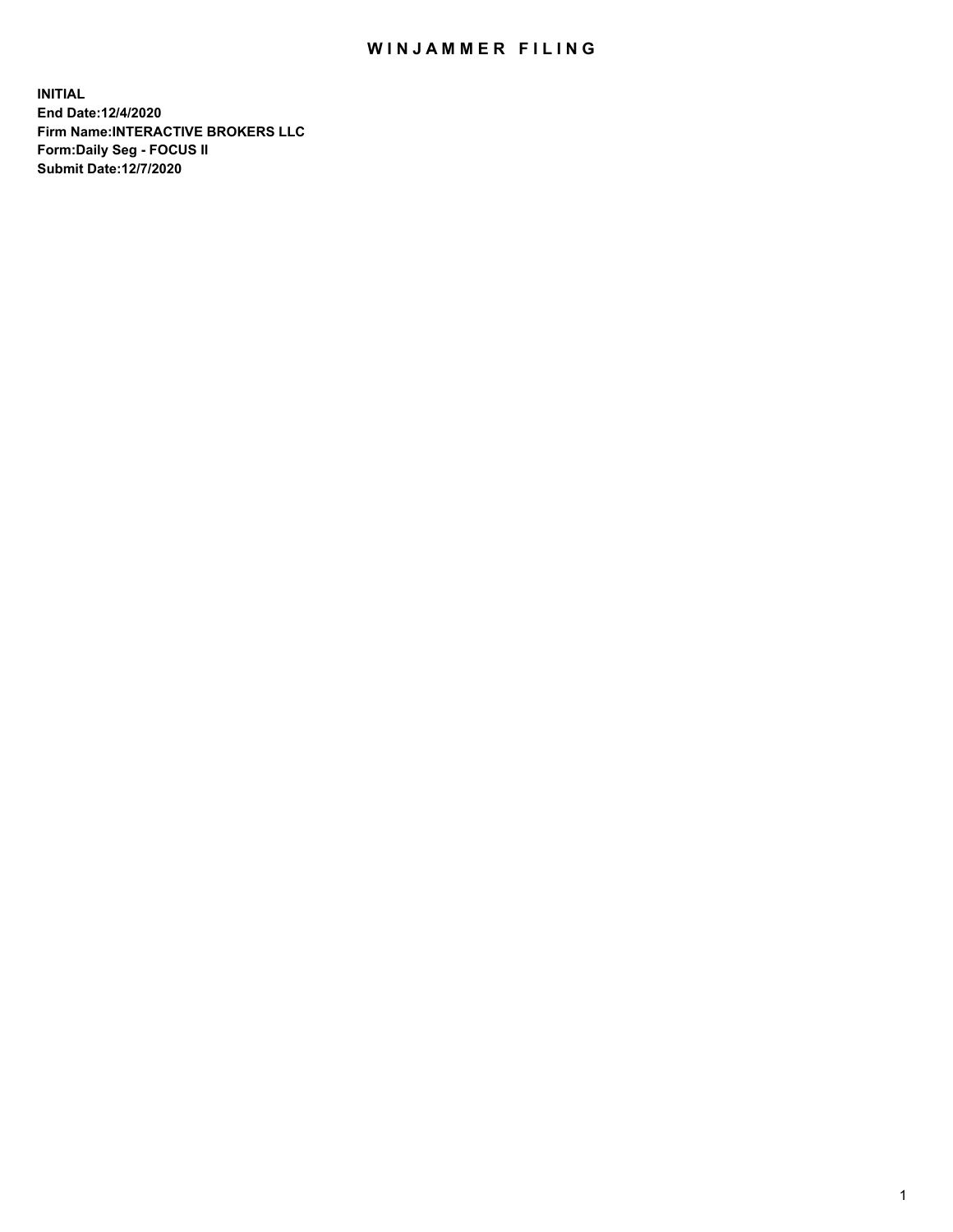**INITIAL End Date:12/4/2020 Firm Name:INTERACTIVE BROKERS LLC Form:Daily Seg - FOCUS II Submit Date:12/7/2020 Daily Segregation - Cover Page**

| Name of Company                                                                                                                                                                                                                                                                                                                | <b>INTERACTIVE BROKERS LLC</b>                                                   |  |
|--------------------------------------------------------------------------------------------------------------------------------------------------------------------------------------------------------------------------------------------------------------------------------------------------------------------------------|----------------------------------------------------------------------------------|--|
| <b>Contact Name</b>                                                                                                                                                                                                                                                                                                            | James Menicucci                                                                  |  |
| <b>Contact Phone Number</b>                                                                                                                                                                                                                                                                                                    | 203-618-8085                                                                     |  |
| <b>Contact Email Address</b>                                                                                                                                                                                                                                                                                                   | jmenicucci@interactivebrokers.c<br>om                                            |  |
| FCM's Customer Segregated Funds Residual Interest Target (choose one):<br>a. Minimum dollar amount: ; or<br>b. Minimum percentage of customer segregated funds required:% ; or<br>c. Dollar amount range between: and; or<br>d. Percentage range of customer segregated funds required between:% and%.                         | <u>0</u><br>$\overline{\mathbf{0}}$<br>155,000,000 245,000,000<br>0 <sub>0</sub> |  |
| FCM's Customer Secured Amount Funds Residual Interest Target (choose one):<br>a. Minimum dollar amount: ; or<br>b. Minimum percentage of customer secured funds required:% ; or<br>c. Dollar amount range between: and; or<br>d. Percentage range of customer secured funds required between:% and%.                           | <u>0</u><br>$\overline{\mathbf{0}}$<br>80,000,000 120,000,000<br>0 <sub>0</sub>  |  |
| FCM's Cleared Swaps Customer Collateral Residual Interest Target (choose one):<br>a. Minimum dollar amount: ; or<br>b. Minimum percentage of cleared swaps customer collateral required:% ; or<br>c. Dollar amount range between: and; or<br>d. Percentage range of cleared swaps customer collateral required between:% and%. | <u>0</u><br>$\underline{\mathbf{0}}$<br>0 <sub>0</sub><br>0 <sub>0</sub>         |  |

Attach supporting documents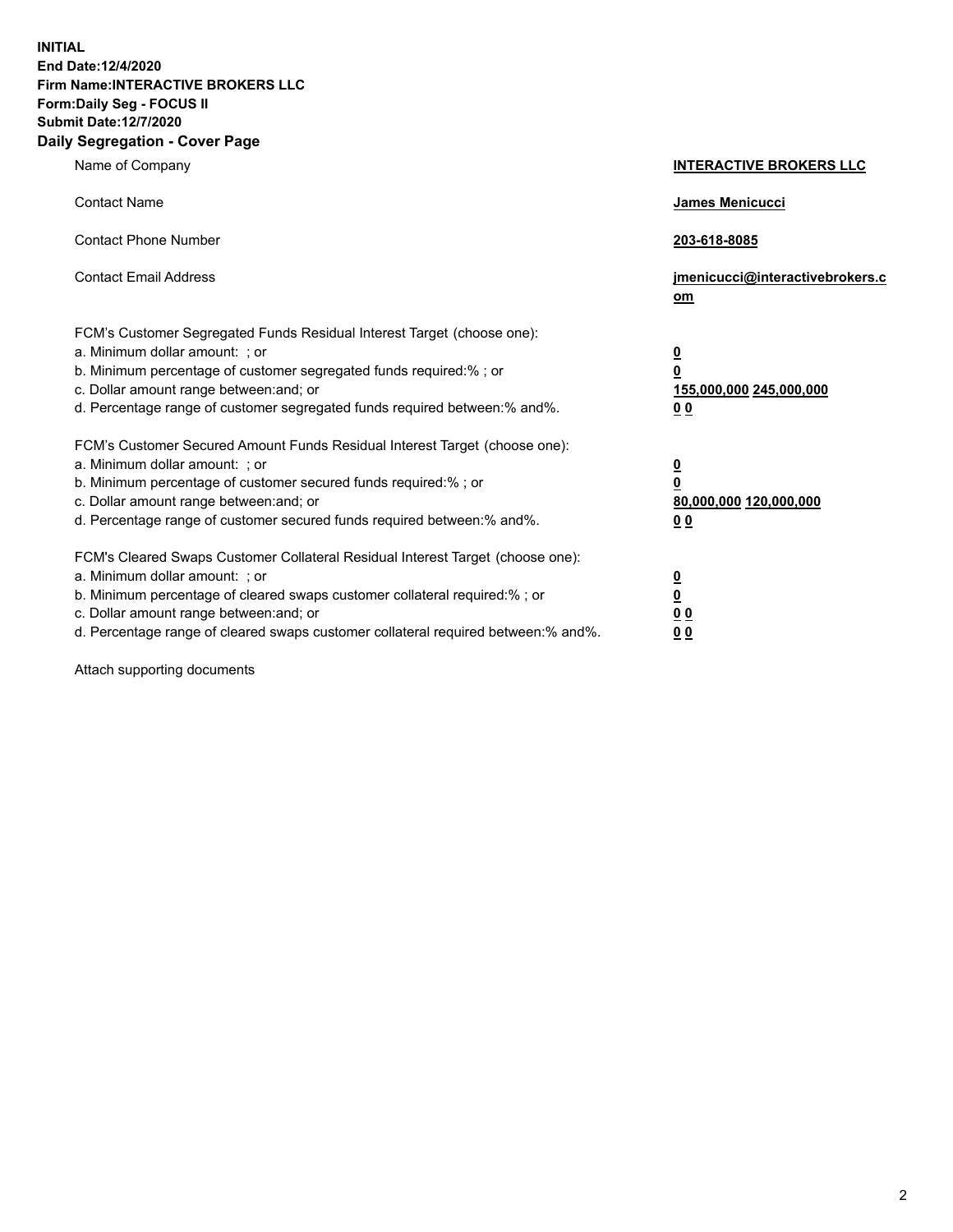**INITIAL End Date:12/4/2020 Firm Name:INTERACTIVE BROKERS LLC Form:Daily Seg - FOCUS II Submit Date:12/7/2020 Daily Segregation - Secured Amounts**

## Foreign Futures and Foreign Options Secured Amounts Amount required to be set aside pursuant to law, rule or regulation of a foreign government or a rule of a self-regulatory organization authorized thereunder **0** [7305] 1. Net ledger balance - Foreign Futures and Foreign Option Trading - All Customers A. Cash **540,367,987** [7315] B. Securities (at market) **0** [7317] 2. Net unrealized profit (loss) in open futures contracts traded on a foreign board of trade **18,783,080** [7325] 3. Exchange traded options a. Market value of open option contracts purchased on a foreign board of trade **95,078** [7335] b. Market value of open contracts granted (sold) on a foreign board of trade **-93,326** [7337] 4. Net equity (deficit) (add lines 1. 2. and 3.) **559,152,819** [7345] 5. Account liquidating to a deficit and account with a debit balances - gross amount **9,468** [7351] Less: amount offset by customer owned securities **0** [7352] **9,468** [7354] 6. Amount required to be set aside as the secured amount - Net Liquidating Equity Method (add lines 4 and 5) **559,162,287** [7355] 7. Greater of amount required to be set aside pursuant to foreign jurisdiction (above) or line 6. **559,162,287** [7360] FUNDS DEPOSITED IN SEPARATE REGULATION 30.7 ACCOUNTS 1. Cash in banks A. Banks located in the United States **23,270,424** [7500] B. Other banks qualified under Regulation 30.7 **499,941,000** [7520] **523,211,424** [7530] 2. Securities A. In safekeeping with banks located in the United States **0** [7540] B. In safekeeping with other banks qualified under Regulation 30.7 **0** [7560] **0** [7570] 3. Equities with registered futures commission merchants A. Cash **0** [7580] B. Securities **0** [7590] C. Unrealized gain (loss) on open futures contracts **0** [7600] D. Value of long option contracts **0** [7610] E. Value of short option contracts **0** [7615] **0** [7620] 4. Amounts held by clearing organizations of foreign boards of trade A. Cash **0** [7640] B. Securities **0** [7650] C. Amount due to (from) clearing organization - daily variation **0** [7660] D. Value of long option contracts **0** [7670] E. Value of short option contracts **0** [7675] **0** [7680] 5. Amounts held by members of foreign boards of trade A. Cash **150,083,610** [7700] B. Securities **9,719,015** [7710] C. Unrealized gain (loss) on open futures contracts **0** [7720] D. Value of long option contracts **95,078** [7730] E. Value of short option contracts **-93,326** [7735] **159,804,377** [7740] 6. Amounts with other depositories designated by a foreign board of trade **0** [7760] 7. Segregated funds on hand **0** [7765] 8. Total funds in separate section 30.7 accounts **683,015,801** [7770] 9. Excess (deficiency) Set Aside for Secured Amount (subtract line 7 Secured Statement Page 1 from Line 8) **123,853,514** [7380] 10. Management Target Amount for Excess funds in separate section 30.7 accounts **80,000,000** [7780] 11. Excess (deficiency) funds in separate 30.7 accounts over (under) Management Target **43,853,514** [7785]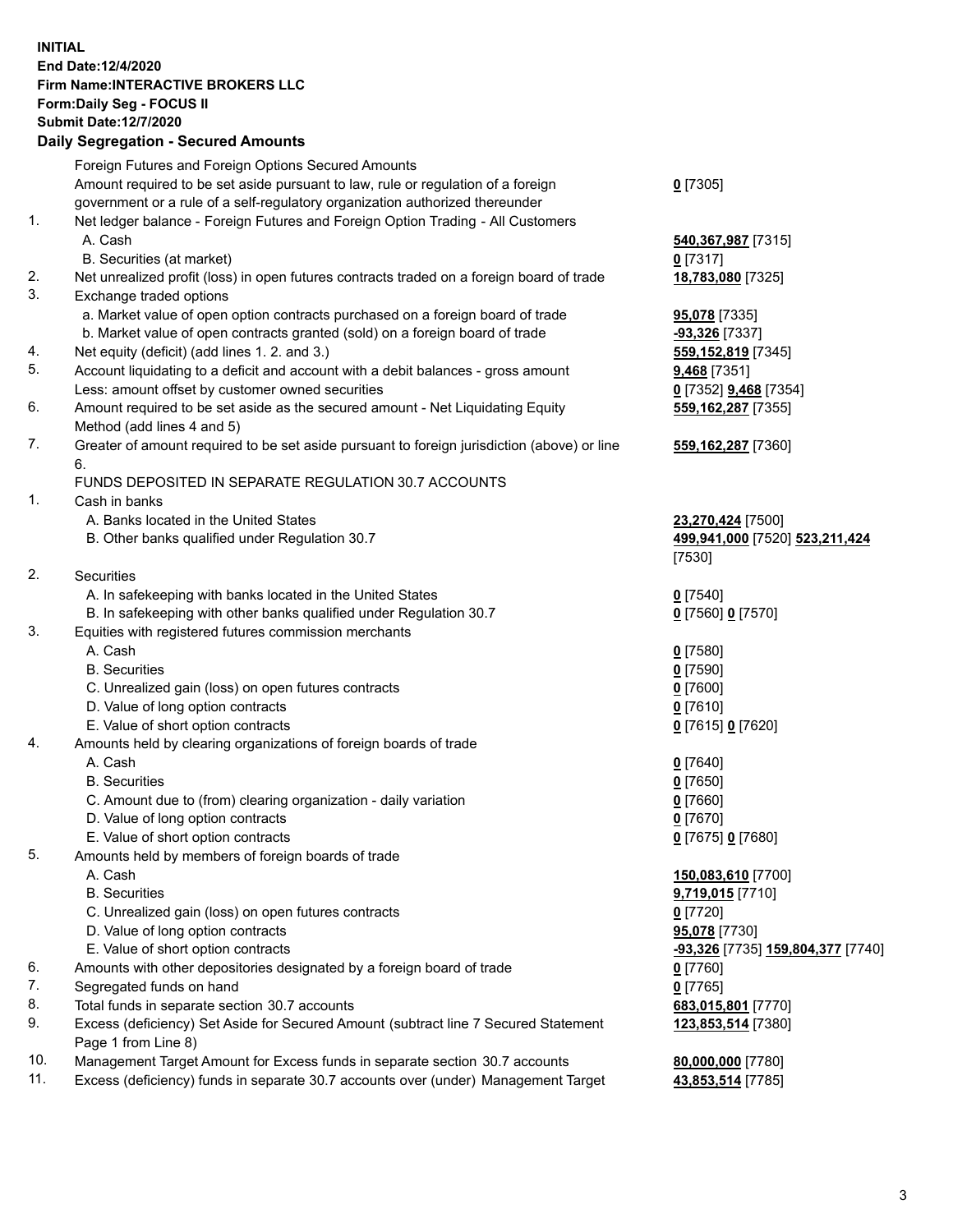**INITIAL End Date:12/4/2020 Firm Name:INTERACTIVE BROKERS LLC Form:Daily Seg - FOCUS II Submit Date:12/7/2020 Daily Segregation - Segregation Statement** SEGREGATION REQUIREMENTS(Section 4d(2) of the CEAct) 1. Net ledger balance A. Cash **5,433,719,595** [7010] B. Securities (at market) **0** [7020] 2. Net unrealized profit (loss) in open futures contracts traded on a contract market **89,481,484** [7030] 3. Exchange traded options A. Add market value of open option contracts purchased on a contract market **296,366,793** [7032] B. Deduct market value of open option contracts granted (sold) on a contract market **-272,902,520** [7033] 4. Net equity (deficit) (add lines 1, 2 and 3) **5,546,665,352** [7040] 5. Accounts liquidating to a deficit and accounts with debit balances - gross amount **5,963,169** [7045] Less: amount offset by customer securities **0** [7047] **5,963,169** [7050] 6. Amount required to be segregated (add lines 4 and 5) **5,552,628,521** [7060] FUNDS IN SEGREGATED ACCOUNTS 7. Deposited in segregated funds bank accounts A. Cash **1,294,504,626** [7070] B. Securities representing investments of customers' funds (at market) **2,451,596,070** [7080] C. Securities held for particular customers or option customers in lieu of cash (at market) **0** [7090] 8. Margins on deposit with derivatives clearing organizations of contract markets A. Cash **3,286,955** [7100] B. Securities representing investments of customers' funds (at market) **2,019,745,077** [7110] C. Securities held for particular customers or option customers in lieu of cash (at market) **0** [7120] 9. Net settlement from (to) derivatives clearing organizations of contract markets **6,653,835** [7130] 10. Exchange traded options A. Value of open long option contracts **296,237,461** [7132] B. Value of open short option contracts **-272,839,785** [7133] 11. Net equities with other FCMs A. Net liquidating equity **0** [7140] B. Securities representing investments of customers' funds (at market) **0** [7160] C. Securities held for particular customers or option customers in lieu of cash (at market) **0** [7170] 12. Segregated funds on hand **0** [7150] 13. Total amount in segregation (add lines 7 through 12) **5,799,184,239** [7180] 14. Excess (deficiency) funds in segregation (subtract line 6 from line 13) **246,555,718** [7190] 15. Management Target Amount for Excess funds in segregation **155,000,000** [7194]

16. Excess (deficiency) funds in segregation over (under) Management Target Amount Excess

**91,555,718** [7198]